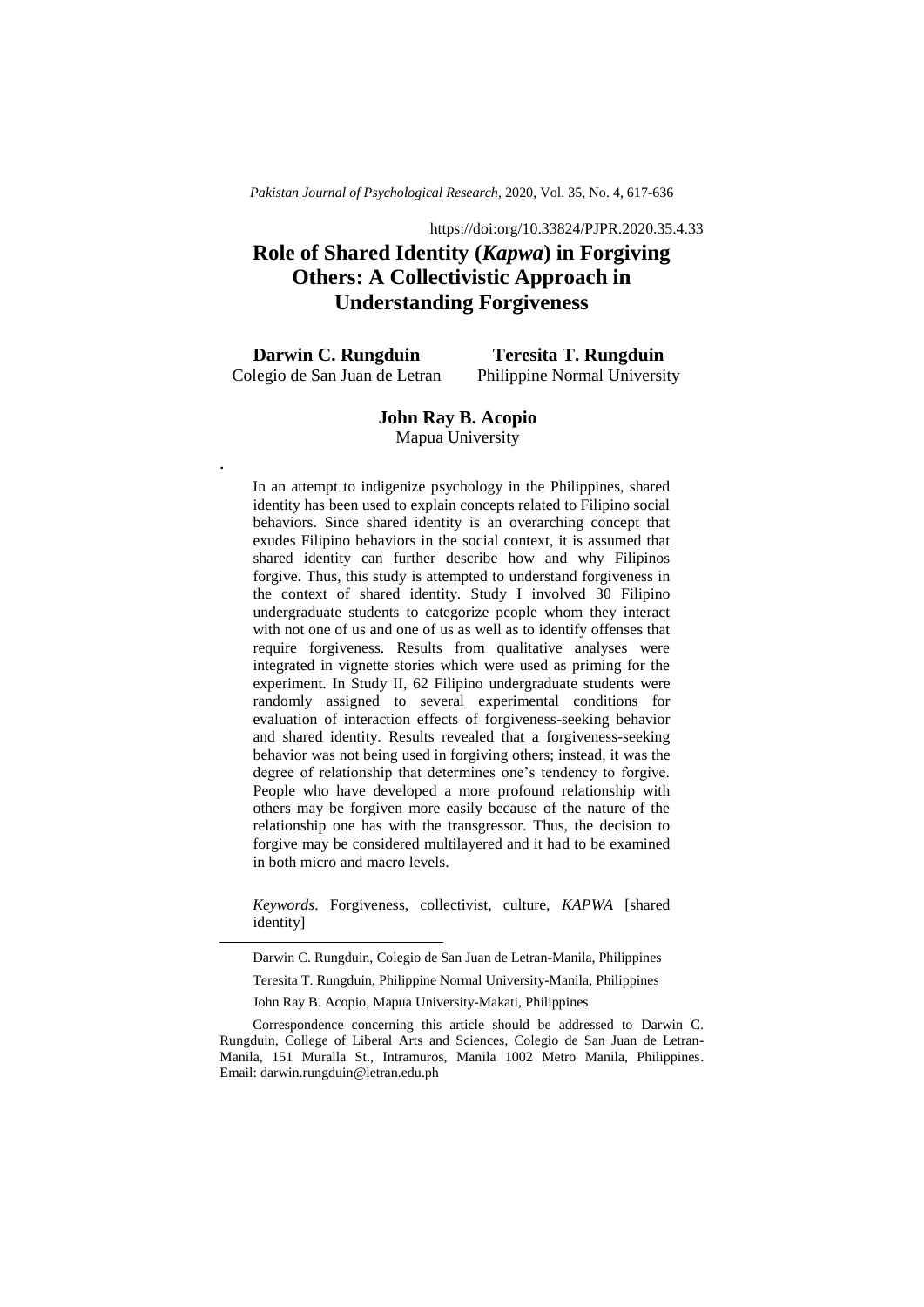### 618RUNGDUIN, RUNGDUIN, AND AOPIO

In an effort to indigenize the field of psychology in the Philippines, Enriquez (1978, 1994) identified an essential core value among Filipinos, which is *kapwa* [a sense of shared identity]. As a core value, kapwa was critical in the understanding of Filipino social behaviors (Pe-Pua & Protacio-Marcelino, 2000). Specifically, *kapwa*  is the overarching value that embraces other specific values for socialization leading to sociopersonal values related to shared humanity (*kagandahang-loob*). These socializations cover not only the initial (pivotal and accommodative) stage of social interactions, but as well as in maintaining relationships, specific to dignity, gratitude and companionship. In a similar context, *kapwa* appears to be the guiding value on instances that require resolving conflicts (confrontative values) to recover possible damaged relationships. Although there have been issues in empirically testing *kapwa*, it is still considered central in almost all aspects of social interactions including perhaps in the forgiveness process. Manalastas (2009) studied *kapwa* where forgiveness ranked second as a possible manifestation of the sense of shared identity. This may imply that to exhibit *pakikipagkapwa*  [being with one another], *pagpapatawad* [forgiveness] is an essential behavioral indicator to characterize *pakikipagkapwa-tao* [humanness at its highest level]. Since *kapwa* is defined as a sense of shared identity and there is assumed equality between individuals (Church & Katigbak, 2005), this could be consistent with what has been hypothesized by Rungduin and Rungduin (2011) concerning the state of individuals who are in the process of achieving forgiveness. In their assertion, the transgressor and the offended both have responsibilities in the recovery of a damaged relationship; thus actions, intentions, and motivations play significant roles in the offended individual's decision to forgive eventually. As they accurately described the absence of the intention of the offended individual to restore the relationship, the transgressor will have difficulty finding appropriate forgiveness-seeking behavior to satisfy the offended. This will also hold for the transgressor who has to show the best possible forgiveness-seeking behavior for the offended to grant forgiveness.

In the context of *kapwa* individuals are considered equal and their identities are shared (Enriquez, 1978) despite differentiating behaviors manifested toward a person who is considered *ibang-tao* [not one of us] and *hindi ibang-tao* [one of us] (Pe-Pua & Protacio-Marcelino, 2000). These concepts later became the major categorization of *kapwa*  (shared identity). In the earlier formulation of these concepts, there seemed to be a thin line between these concepts in terms of how *pakikipagkapwa* (being with one another) is exercised. However, in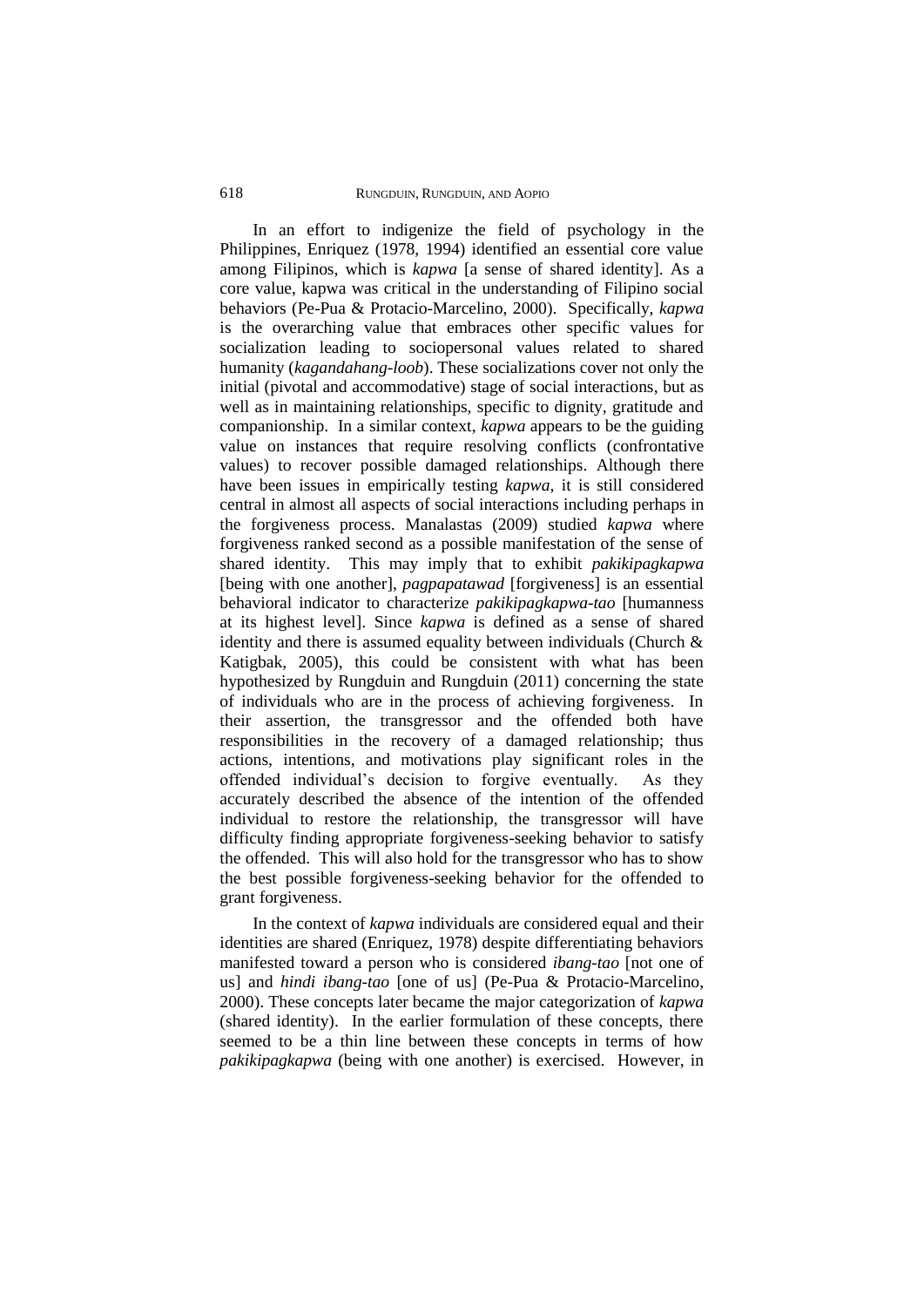trying to clarify how behaviors are carried-out between the two classifications, Pe-Pua and Protacio-Marcelino (2000) and Yacat and Clemente (2009) identified that the individual clearly positions others as to either *ibang-tao* or *hindi ibang-tao*. Using Yacat and Clemente's (2009) assertion, social behaviors are inclined to promote *pakikipagkapwa* (being with one another) in social relations when an individual is classified as *hindi ibang-tao.* If this is the current take on how *kapwa* (shared identity) unfolds, it could also be argued that forgiveness behavior, either to seek for it or to have it granted, will be different from one person to another depending on how an individual classifies others as *ibang-tao* or *hindi ibang-tao*. When a relational conflict emerges, the process of forgiveness, in all its aspects, may be affected by the degree of relationship that involved individuals have with one another.

Western-based (e.g., Anderson, 2007; Fu, Watkins, & Hui, 2004) and local-based research studies (e.g., Rungduin, 2011; Rungduin & Rungduin, 2011; Rungduin, Acopio, & Rungduin, 2018; Rungduin, Rungduin, & Acopio, 2019) posited that granting and seeking forgiveness are based on the nature of relationships between the transgressor and the offender. Looking at the methodological aspects, forgiveness researchers, most of the time, explore the phenomenon of forgiveness process using the proximal relationships; for example, family members (Fincham & May, 2017; Heintzelman, Murdock, Krycak, & Seay, 2014; Hoyt, Fincham, McCullough, Maio, & Davila, 2005; Rungduin et al., 2018) and do not focus on the context of distal relationships. It may be easier to comprehend that a relationship restoration effort, such as forgiveness, is more critical in that degree of interactions than in less close relationships.

Although there are still challenges (see McCullough & Witvliet, 2002) in the study of forgiveness, it has been explored using different mediating variables, from distal variables such as sociopolitical (Montiel, 2002) and religious affiliations (Toussaint & Williams, 2008) to proximal variables such as gender (Sidelinger, Frisby, & McMullen, 2009; Toussaint & Webb, 2005) and personality (Brose, Rye, Lutz-Zois, & Ross, 2005; Maltby, Liza, Kon, & Colley, 2008). In the local setting, forgiveness is being introduced and studied much as a therapeutic approach (De Castro, 2008; Simon, 2009; Worthington et al., 2010) and fewer studies have been done to culturally evaluate this concept and determine its importance for local use.

In the latest developments of forgiveness in the Philippines, two seminal papers were conducted to expound the perspectives of the victims about their transgressors for them to offer forgiveness. For example, Rungduin et al. (2018) used descriptive and experimental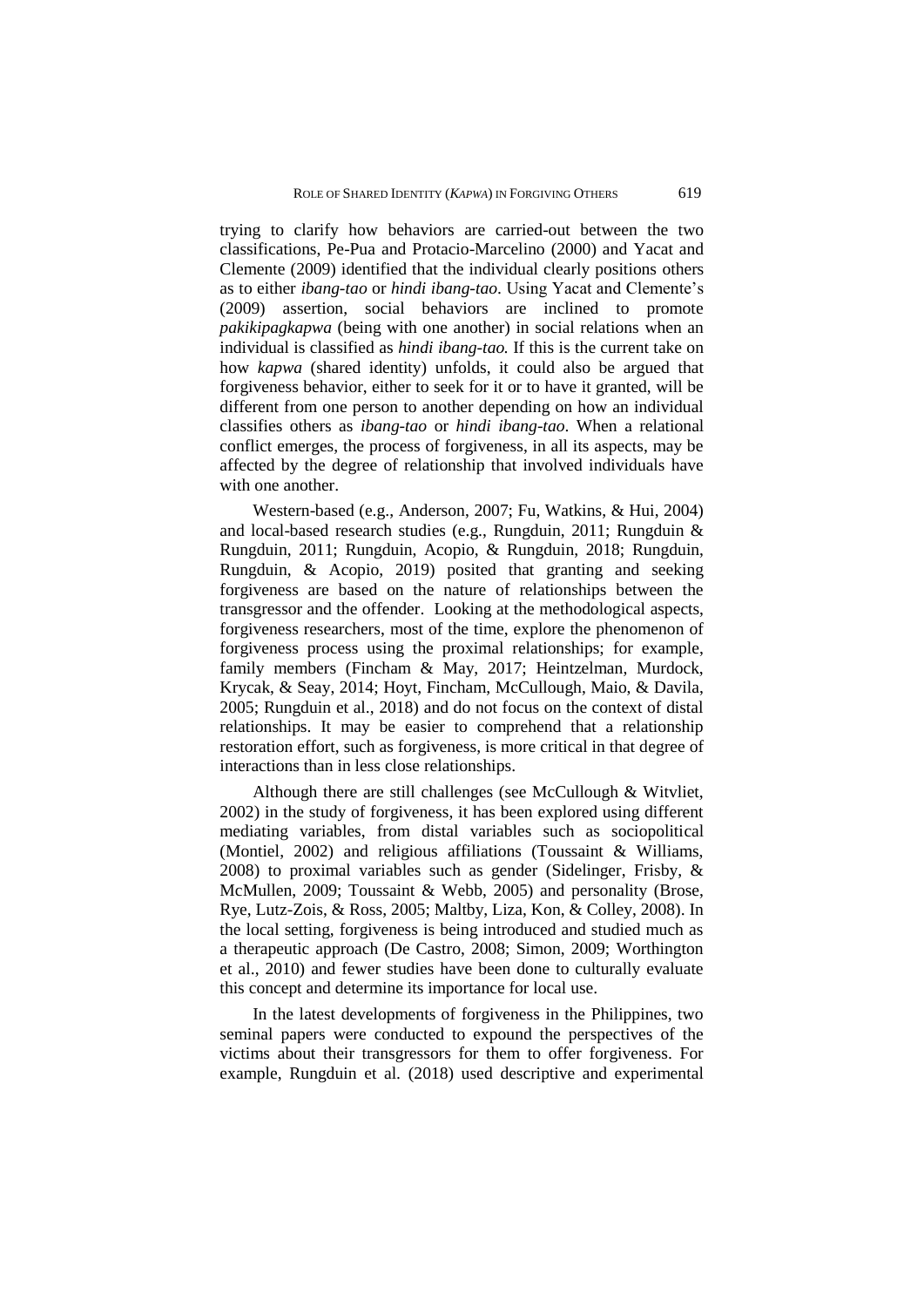methods to explain the forgiveness-seeking scripts that victims acknoweldge to compromise forgiveness. The successful forgivenessseeking scripts included admiting to one's mistake and providing a possible resolution to the situation which was more evident when the victim has a close relationship with the transgressor. Meanwhile, Rungduin et al. (2019) conceptualized the impact of the transgressor's traits in relation to the degree of the transgression and its priming sequence. The traits imply that forgiveness is a result of a cognitive processing consistent with the principal of automaticity than a social process. Though Rungduin et al. (2019) partially discussed the impact of interpersonal transgressions to social relations, they have yet to consider how shared identity *(kapwa)* may impact one's value systems specific for socialization, and perhaps integrate the Filipino cultures in the concept of forgiveness.

There were contradicting findings when culture is used as a mediating factor to understand forgiveness (Fu, et al., 2004; Suchday, Friedberg, & Almeida, 2006). This is especially true when behaviors exerted in valuing relationships contradict the expectations of people who come from collectivistic or individualistic orientations (Paz, Neto, & Mullet, 2008). Also, forgiveness behaviors have been evaluated based on how culturally fit it is when applied in different countries such as in China (Paz et al., 2008), India (Suchday et al., 2006), and Nepal (Watkins & Regmi, 2004). In these studies, the comparison on the forgiveness behaviors between western-oriented (individualistic) cultures and oriental-oriented (collectivistic) cultures yielded no difference such as in the context of resentment (Suwartono, Yeti, Prawasti, & Mullet, 2007), rumination (Suchday et al., 2006), and religious affiliation (Tripathi & Mullet, 2010). In these discussions, the authors were interested to explore when collectivistic cultures report similar tendency in forgiving those who come from individualistic cultures. Shin-hwan (2008), on the other hand, described individuals from collectivistic cultures as more motivated to maintain social harmony. Thus, forgiveness is more encouraged than having revenge. In the Philippines, there is a need to validate the approaches used in understanding forgiveness and use a cultural lens focusing on the Filipino core values.

In the process of restoring relationships, it is not only the degree of relationship that is considered for one to forgive. The act that the transgressor does to recompense for his/her actions is also being used as basis for forgiveness (Rungduin et al., 2018). Expectedly, when the transgressor intends to recover the relationship from a damaging transgressing act, a forgiveness-seeking behavior is expected to be manifested. While, it is expected that the expression of forgiveness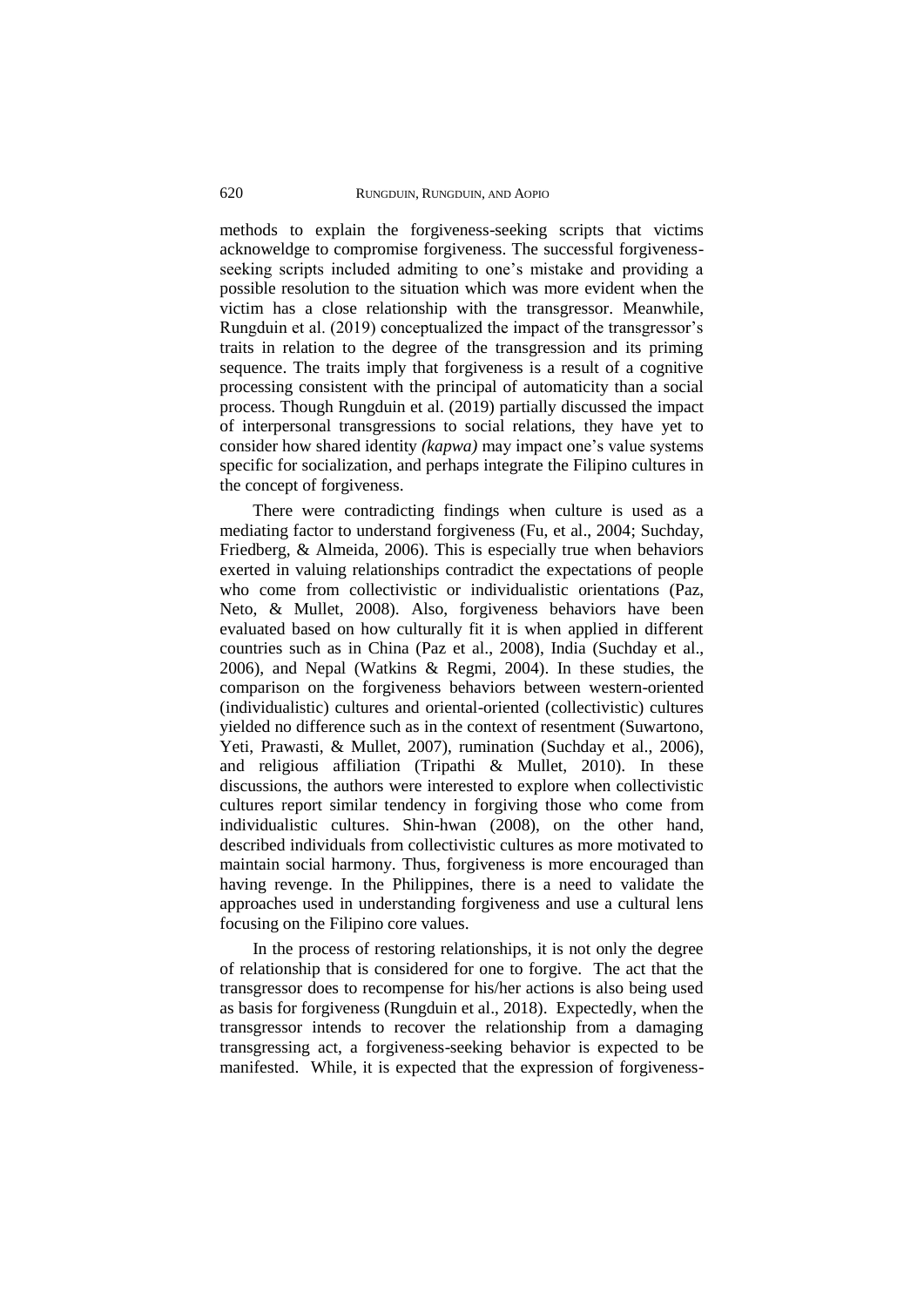seeking behavior will lead to forgiveness, investigating about its dynamics is warranted. Also, among the areas of forgiveness research, forgiveness-seeking behaviors are considered to be one of those that have been under-researched (Howell, Dopko, Turowski, & Buro, 2011). In previous research studies exploring the forgivenessseeking behavior in many instances, do not always lead to forgiveness. Kelley and Waldron (2005), for example, stressed that these behaviors could even alleviate the threat that an offender is experiencing towards the transgressor. It was also found out that forgiveness-seeking behavior, such as apologies even if the offended party recognizes the perception of remorse, apology awareness, and apology genuine, will not lead to granting forgiveness (Philpot & Hornsey, 2011). In a similar context, an apology can increase the positive feeling on the part of the offended party, but this does not necessarily lead to forgiving the transgressor (Wenzel & Okimoto, 2010).

### **Purpose of the Present Study**

The indigenization process that Enriquez (1978, 1994) proposed, importation of concepts from other cultural orientations was recommended to be explored. There is a need to test these concepts for cultural fit; this process is called indigenization from without (Pe-Pua & Protacio-Marcelino, 2000). In the development of forgiveness as a psychological construct and as a useful concept in a wide range of applications, be it in therapy, counseling, or as academic intervention, the present study attempts to understand forgiveness in the concept that is considered central in the social behavior of Filipinos, which is *kapwa*.

It is argued that in adapting a Western-influenced concept such as forgiveness, it is essential to use the lens that is central to the concept. In the present study, two major objectives address the two phases of the study. In general, this study is aimed to understand the forgiveness behavior in the context of two specific mediating factors, that is, culture using the lens of shared identity through its categories (the *ibang-tao*/not one of us, and the *hindi ibang-tao*/one of us) and forgiveness-seeking behavior as one of the not so explored areas in the field of forgiveness studies. This study mainly tests three hypotheses: (1) The intention to forgive a transgressor is influenced by the degree of relationship one has with the transgressor; (2) The manifestation of forgiveness-seeking behavior influences a person's intention to forgive; and (3) The interaction between *kapwa* and forgivenessseeking behavior.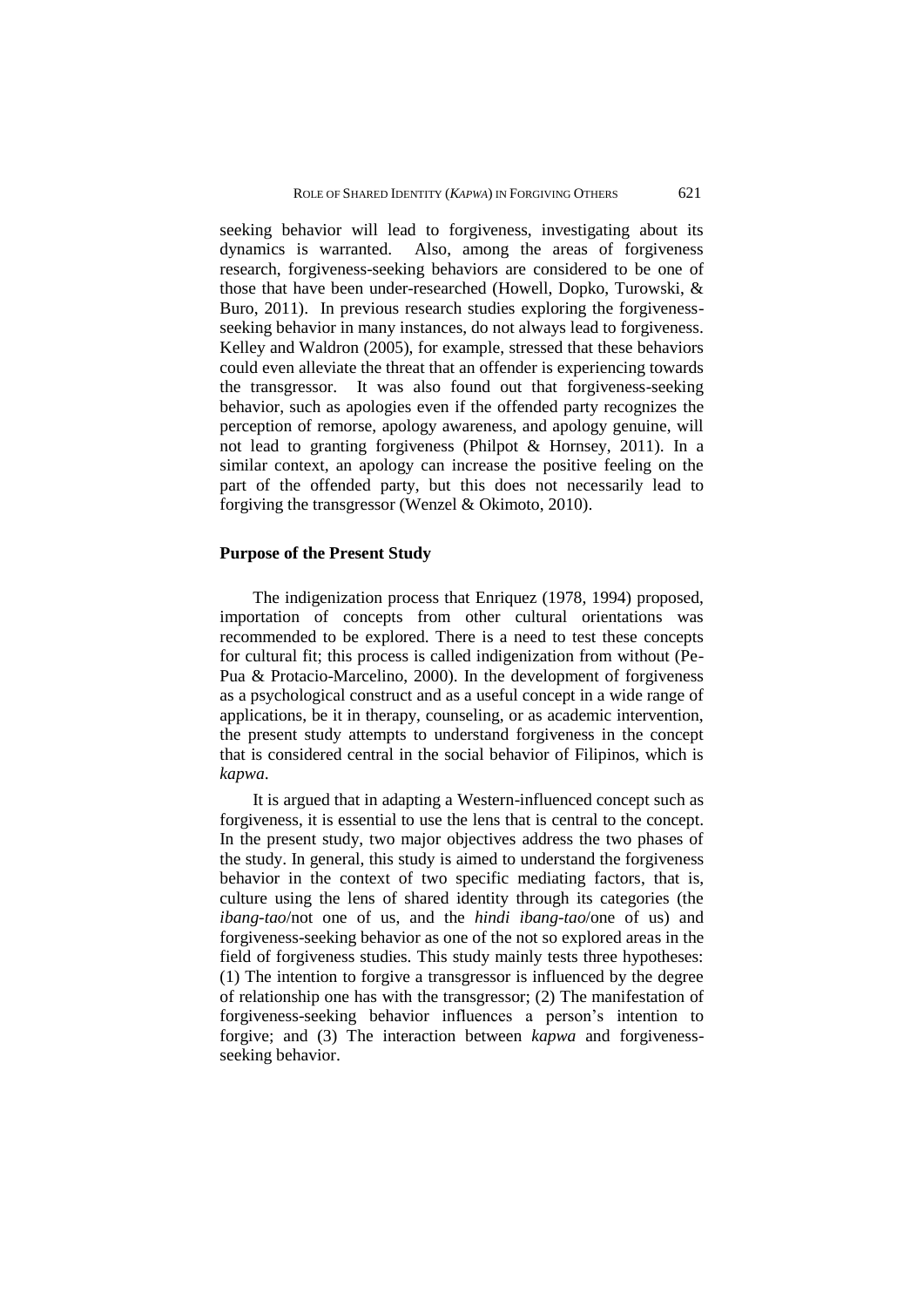# **Method of Study I**

### **Sample**

Thirty college students from a private higher education institution were recruited to answer open-ended questions. College students were selected for the study as college is the time for them to work independently. Likewise, this phase requires group collaboration in completing school activities. With the various scholastic and extracurricular work they experience, conflicts may almost certainly emerge as they make relational associations (Rungduin et al., 2019). Among the 30 participants, 11 (36. 67%) were men, and 19 (63.33%) of them were women. The mean age was 19.7 years. They also came from various specializations in college. The inclusion criteria cover the participants who had experienced interpersonal transgressions and were able to seek forgiveness. This inclusion criteria were set to ensure that the participants had experienced the phenomenon being investigated. Those who were not enrolled in higher education, and students who openly expressed that they have not experienced any transgressions in the past three months, were excluded. The participants shared an experience of transgression as part of their study-participation.

### **Instrument**

**Forgiveness Questionnaire**. A pre-survey Forgiveness Questionnaire was used to determine students' forgiveness experiences within the past six months. It has 4 item open-ended questions inquiring about: (1) The person who is most likely to characterize the *ibang-tao* and *hindi ibang-tao*; (2) the offense that requires forgiveness; (3) the specific forgiveness-seeking behavior; (4) how it impacts one's interpersonal relationship. The questionnaire was content validated by three experts in the field of forgiveness research.

# **Procedure**

The actual survey was conducted on the last day of a school week since minimal academic classes were held during this day. In doing so, students who volunteered to participate in the survey can come without interruptions with their class schedule. On the average, participants completed the survey within 10-15 minutes. Informed consent was secured from the participants and a debriefing plan was implemented to address feelings that may have surfaced in the process of data collection. Responses were analyzed based on the similarities of responses using frequency counts.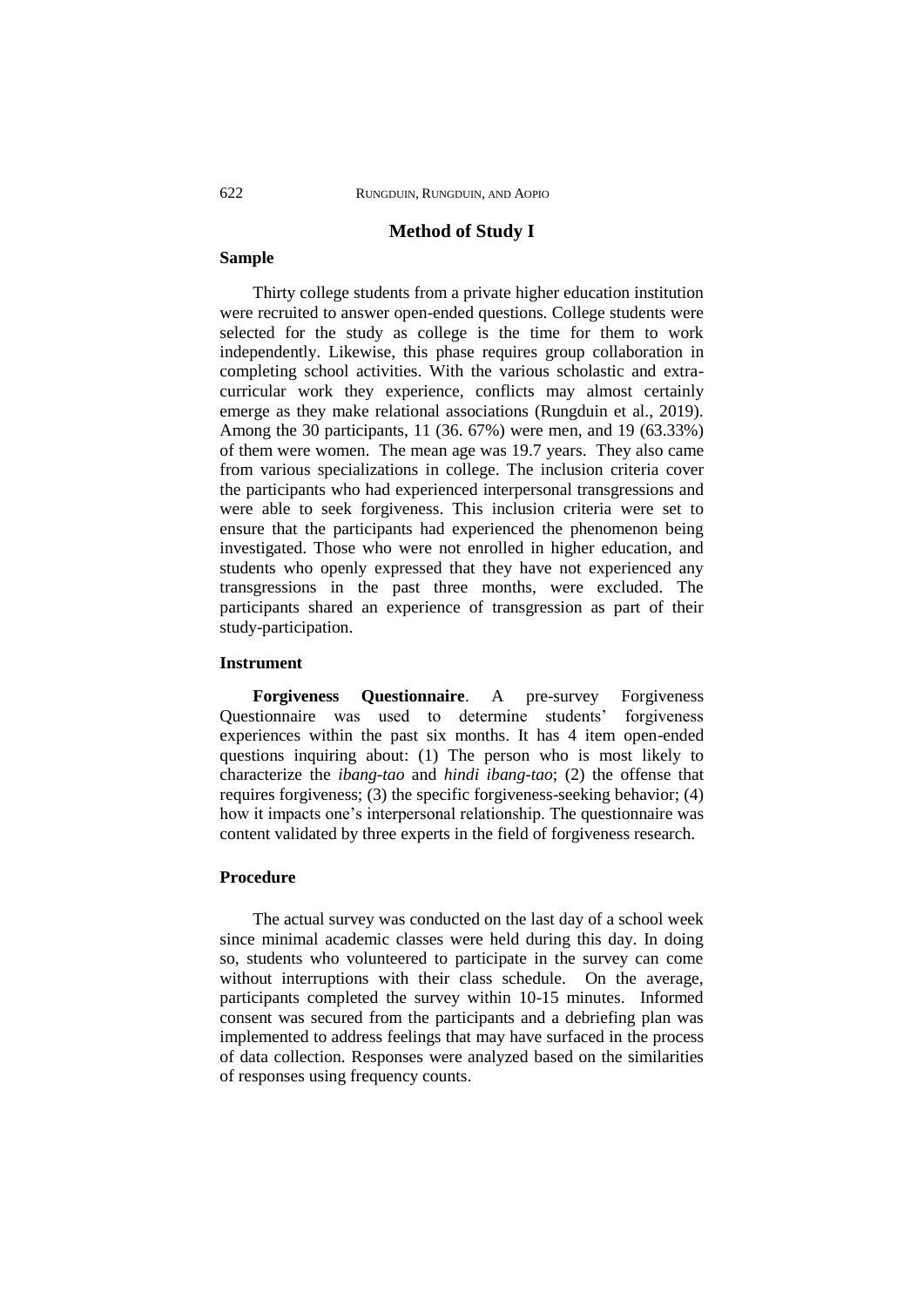# **Results**

Table 1 presents that the responses of the participants were direct. There was not much elaboration on their responses, particularly in the context of their relationship with others, identification of the offense that requires forgiveness, and the forgiveness-seeking behavior. This is despite the effort to ask them to elaborate on their responses in the questionnaire.

Table 1

| Questions $(18 - 30)$                                |                |               |
|------------------------------------------------------|----------------|---------------|
| Responses                                            | f              | $\frac{0}{6}$ |
| Not one of us                                        |                |               |
| <b>Strangers</b>                                     | 3              | 10            |
| Friends                                              | 6              | 20            |
| Enemies                                              | 5              | 16.67         |
| Acquaintance (person does know by name)              | 14             | 46.67         |
| Previous romantic interest                           | $\overline{2}$ | 6             |
| Total                                                | 30             | 100           |
| One of us                                            |                |               |
| Everyone                                             | 2              | 6.67          |
| Family members (i.e. parents; mother; older brother) | 19             | 63.33         |
| Romantic interest (i.e. girlfriend; special someone) | 2              | 6.67          |
| Friends ( <i>i.e.</i> best friend; close friend)     | 7              | 23.33         |
| Total                                                | 30             | 100           |
| <b>Offense requiring forgiveness</b>                 |                |               |
| Can't remember anything                              | 1              | 3.33          |
| Being sexually abused                                | 3              | 10            |
| Lying/ Betrayal                                      | 12             | 40            |
| <b>Bullying</b>                                      | 3              | 10            |
| Backstabbing                                         | 4              | 13.33         |
| Disrespecting                                        | 1              | 3.33          |
| Being given false accusations                        | 3              | 10            |
| Being offended                                       | 3              | 10            |
| Total                                                | 30             | 100           |
| Forgiveness-seeking behavior                         |                |               |
| Give something as a peace offering                   | 4              | 13.33         |
| Saying sorry personally and explaining               | 24             | 80            |
| Writing a letter and saying sorry                    | 2              | 6.67          |
| Total                                                | 30             | 100           |

*Distribution of the Participants' Responses to the Qualitative Questions (N=30)*

In the identification of the *ibang-tao*, 14 (46.67%) of the participants classified those that they do not know personally as *ibang-tao* and in a similar view, those that they consider strangers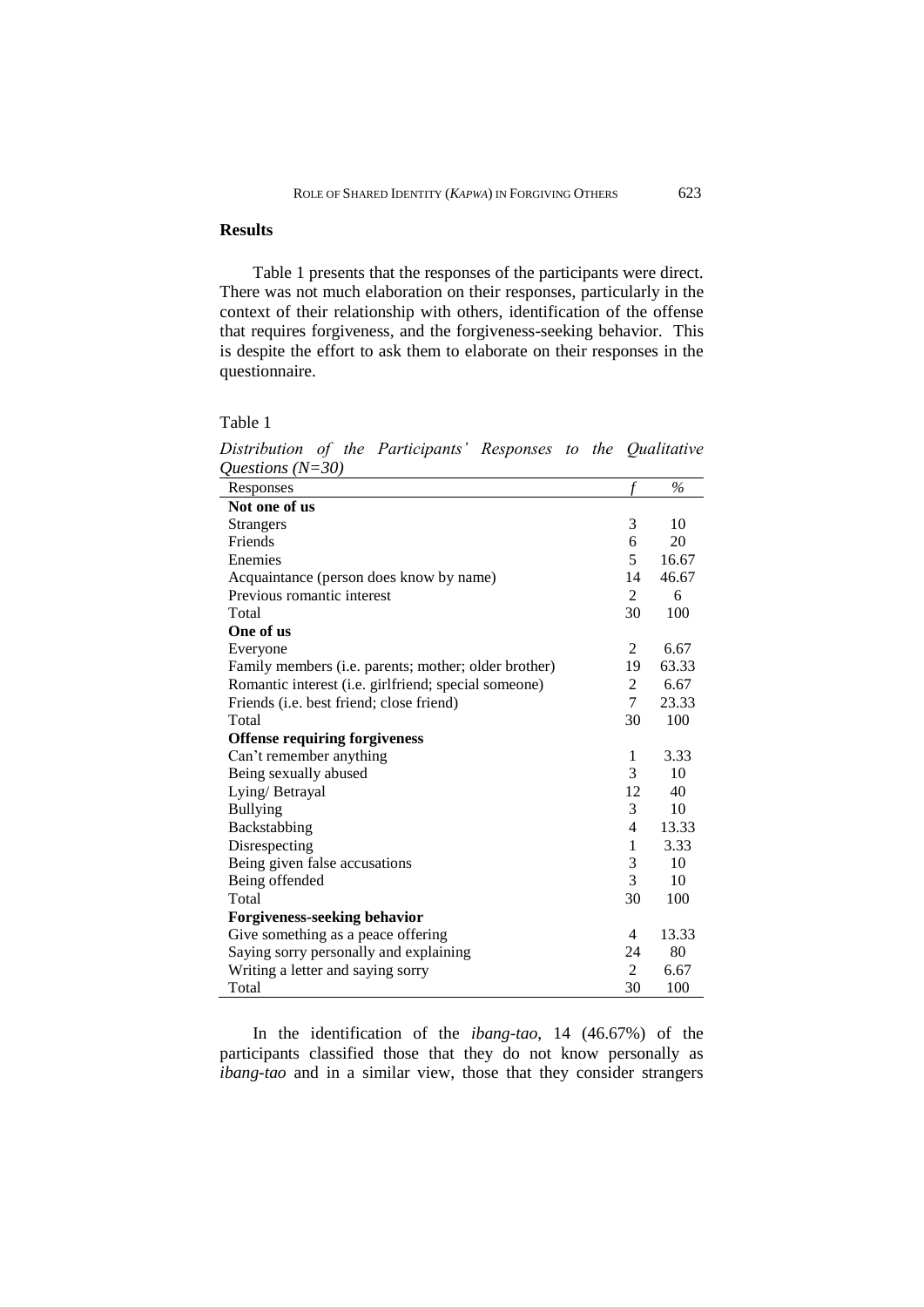(10%). They classified their enemies (16.67%) and former romantic partners (6%) as *ibang-tao*. Perhaps the negative emotions that these people brought at that time made them classify these people as an 'outsider' in their existing living space. Interesting to this result is the classification of their friends (20%) as *ibang-tao*. This may be possible if participants, especially those who classify their friends as *ibang-tao*, place friendship on a continuum, that is, with friends being least close to be associated a *ibang-tao*, to friends that are closest, associated with the *hindi ibang-tao*. According to the participants, it is the amount of emotional investment that they considered in identifying these people. They accurately identified that the relationships mentioned do not require them to have deep emotional concerns for the person.

In the *hindi ibang-tao* category, family members (63.33%) were among those identified. This indicates that the family is the first group of people whom individuals normally interact with. Likewise, family is considered integral to one's self, and the respondents find a sense of strong relatedness with them. This is the same with the *ibang-tao*, friends (23.33%) can also belong in this category. This affirms the previous explanation that participants of this survey possibly perceive a wide range of continuum of relationships with friends. Because friendship is generally unstable compared with family, it might also be difficult to permanently place this type of relationship alongside family. The participants identified *hindi ibang-tao* as part of their family and some friends, in the context that their relationships with these people are irreplaceable; thus, they are considered *hindi ibangtao* and the quality of relationship is considered as permanent and long-lasting. According to Carr and Wang (2012), the family is described as a non-voluntary relationship. These types of relationships typically do not choose to enter themselves; thus, it entails an automatic membership. In the Filipino context, giving high valuation towards family relation is considered a significant value (Pe-Pua & Protacio-Marcelino, 2000).

In the survey of the offense that requires forgiveness, a significant frequency was recorded pointing to the act of lying/betrayal (40%) as a primary offense. This result indicates that trust is an essential value they consider, and if this is violated, the person who has committed such an act to seek for forgiveness personally. This may also imply that these actions break the emotional bond that ties the relationship. In addition, being truthful in relationships maintains and sustains this bond. In a similar line of thought, backstabbing (13.33%) and false accusations (10%) also work on the issue of violating the trust that has been established in the relationship. Coleman's model (Hill, 2001) of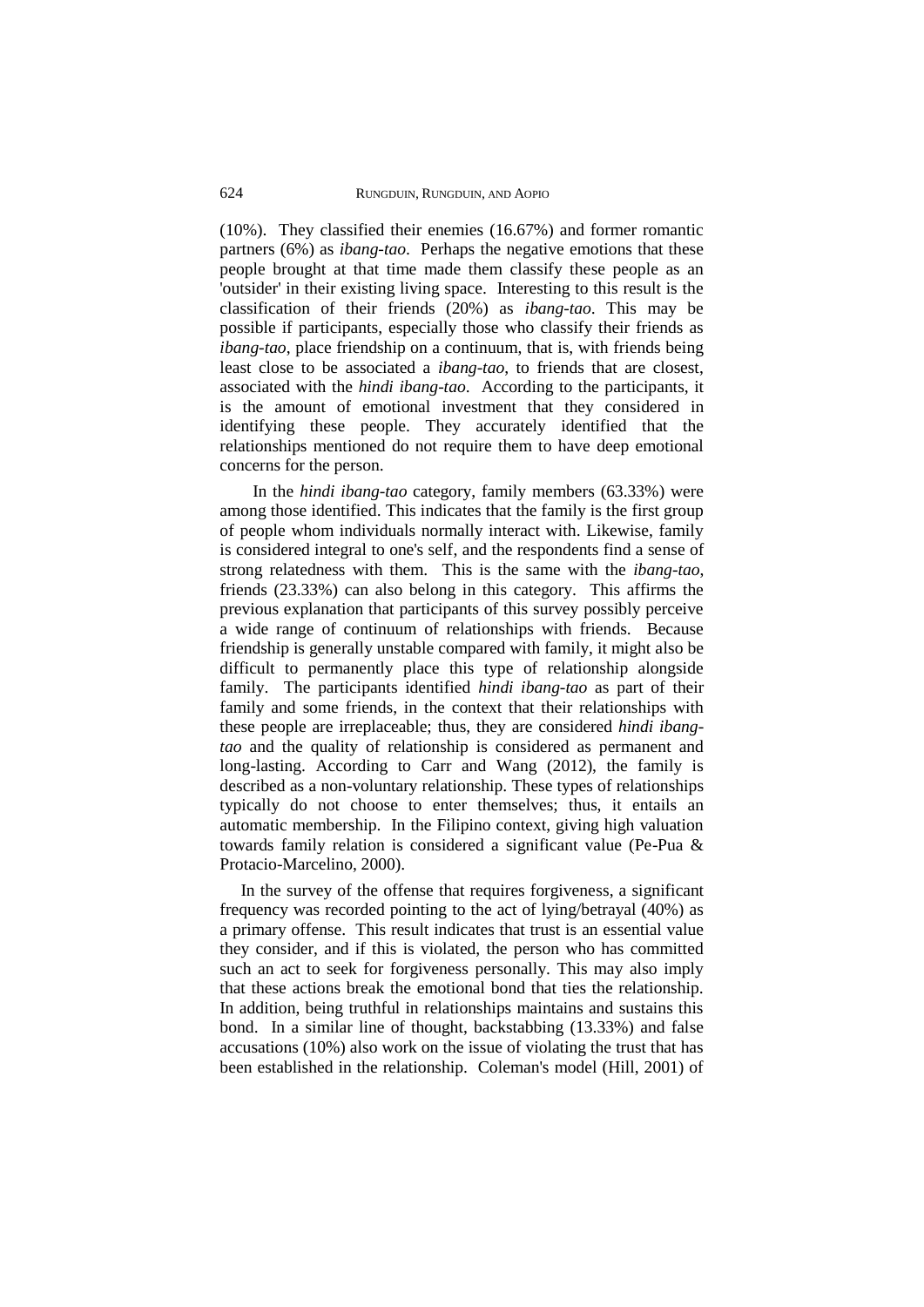forgiveness emphasized the restoration of trust as one of the phases to achieve forgiveness. This recognizes that in the process of transgression, trust is a primary value that is challenged by a transgressing act.

In terms of the reconciliatory actions, it is consistent among the participants survey that saying sorry (80%) is a prerequisite action for forgiveness. However, saying such word appeared not to be enough, but instead, acceptance of such depends also on how the transgressor explains the occurrence of a transgressing act. As expected, these explanations will be able to provide other information, such as the intention of seeking forgiveness (Lann, 2010; Rungduin & Rungduin, 2011), which will be used by the offended in granting forgiveness. Also, these explanations influence the decision to grant forgiveness and reinforces the intention of the offended to grant it.

Taking off from the results of Study 1, the researchers set up a 2 x 2 factorial experiment. In this study, categories of *kapwa* (shared identity) that are *ibang-tao* and *hindi ibang-tao* were investigated to determine the influence of the forgiveness behavior and whether the forgiveness-seeking behavior is shown or not in the process. This study addresses three concerns: firstly, whether *kapwa*; secondly, forgiveness-seeking behavior can influence the decision of granting forgiveness; and thirdly, whether these factors interact with one another to reinforce the choice of a person to forgive.

# **Method of Study II**

# **Sample**

A total of 62 university students from a teacher-education institution were recruited to participate in the experiment. They were all taking Psychology as their specialization. Their age range from 16 to 24 years and with mean of 17 years. Since females are dominant in number both in the university and in the different program levels, most of the participants of the experiment were female (79%). The uneven distribution of male and female respondents in the experiment is assumed not to influence the results since many research findings have confirmed that gender differences do not influence one's forgiveness behavior (Lawler-Row, Scott, Raines, Edlis-Matityahou, & Moore, 2006; Toussaint & Webb, 2005). Students without experiences in relation to the topic(s) being investigated were not recruited to be part of the experiment.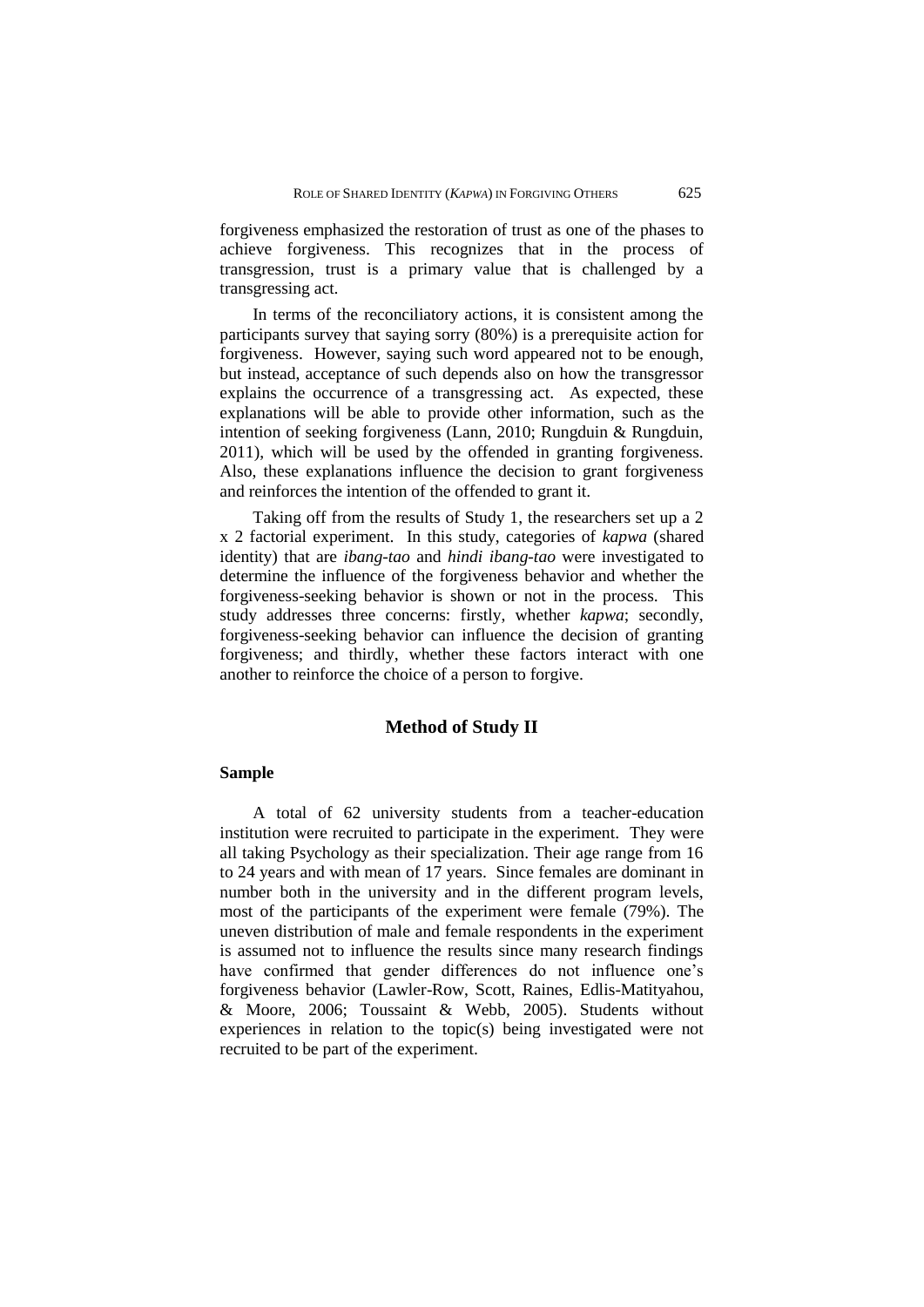### **Instrument**

**Manipulation measure.** Four vignette stories were developed containing an interaction between *kapwa* and forgiveness-seeking behavior. The vignettes were controlled with a word count of 608 across all the stories. The plot focused on not being able to pay money borrowed from: (a) A family-member with forgivenessseeking behavior; (b) A family member without forgiveness-seeking behavior; (c) A close friend with forgiveness-seeking behavior; and (d) A close friend without forgiveness-seeking behavior. The manipulation measure determines whether these characteristics become evident among the respondents during the implementation of the experiment. In the two variables that were manipulated, six items were developed. Scoring for these items was equally distributed. Participants were asked to respond to the statement based on the following behavioral qualifiers ranging from *strongly disagree* (1) to *strongly agree* (4). Items were also in the context of the vignette stories that they read.

The items for *kapwa* described the extent of the relationship between the characters of the story, indicating a higher score as being inclined to describe a *hindi ibang-tao* relationship. Sample items for this measure are: The nature of their relationship is very clear, and they have a deep sense of relationship. On the other hand, a higher score in the forgiveness-seeking measure indicates the degree to which forgiveness-seeking behavior is observed. Sample items are there is no reconciliation between them and the mother of *Mato/Maui* [asked for forgiveness].

**Dependent measure***.* This instrument measures the extent by which respondents intend to forgive the transgressor in the story. Items of this measure do not account for the factors, processes, and motivations in forgiving others. This consists of 7 items using a 4 point Likert scale with 1 (*extremely agree*) as the interpreted to be a low intention to 4 (*extremely disagree*) as interpreted to be high intention to forgive. Examples of these items are even if my mother/ Maui did not ask for forgiveness, I am still willing to forgive her and because of what happened, I cannot trust my mother/Maui anymore. The Cronbach alpha for this scale was found to be .66.

#### **Procedure**

Four vignette stories were developed to address the issues of this study. Primarily, the relationship of the characters, the conflict, and forgiveness-seeking behavior were determined by the not one of us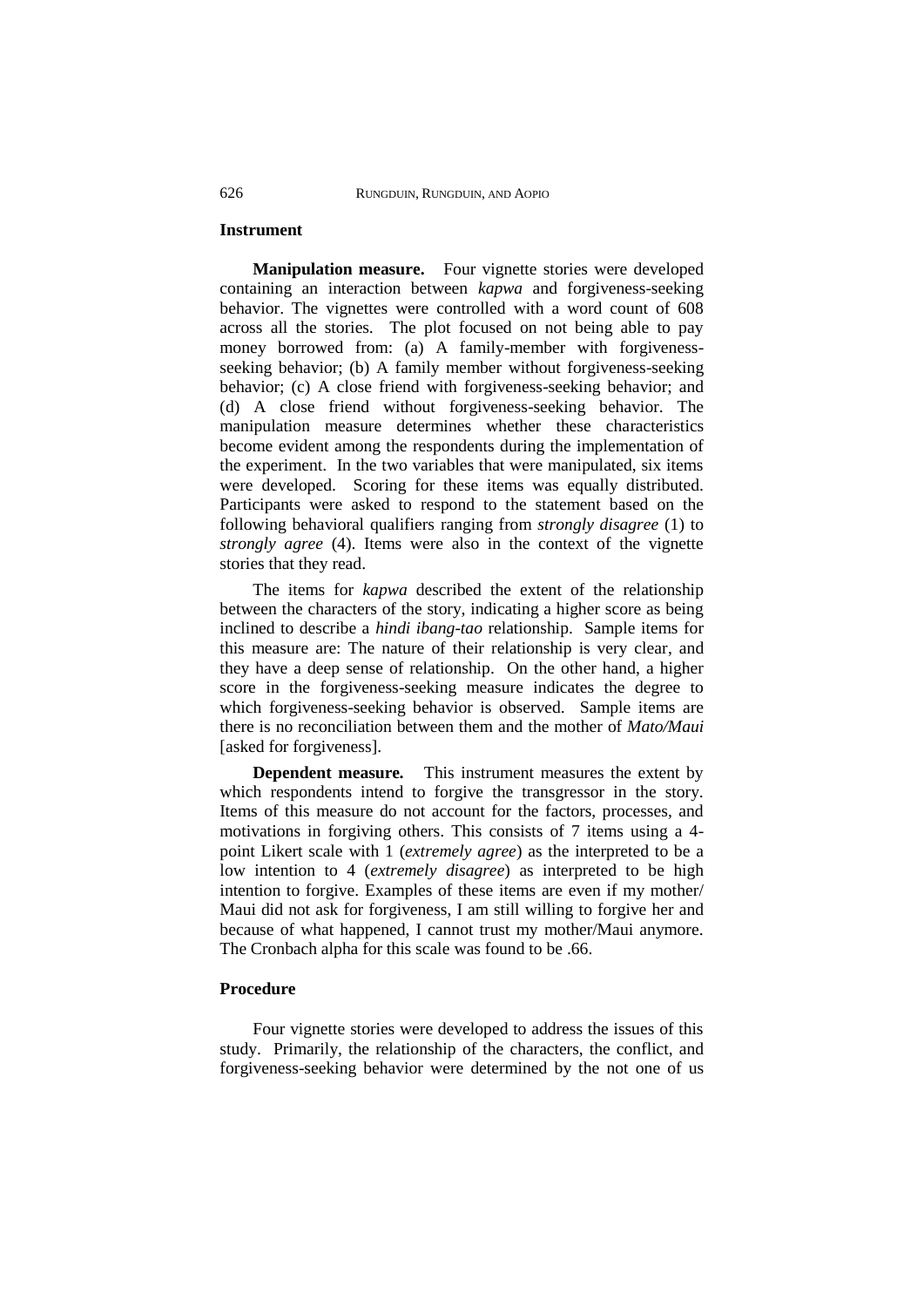and one of us, offense, and forgiveness-seeking behaviors results of Study 1, respectively. The vignette stories were written in Filipino and were controlled through the length of all the stories. The development of the vignette stories is illustrated in Table 2.

Table 2

*Distribution of Vignette Stories Using Forgiveness-Seeking Behavior*

| Shared Identity | Present    | Absent     |  |
|-----------------|------------|------------|--|
| Not one of us   | Vignette 1 | Vignette 2 |  |
| One of us       | Vignette 3 | Vignette 4 |  |

The same characters and descriptions of their relationships were the same for the vignette stories 1 and 2 "not one of us" and vignette stories 3 and 4 "one of us". The distinction between vignette stories was only on the forgiveness-seeking behavior where vignette stories 1 and 3 expressed a forgiveness-seeking behavior in the story, while vignette stories 2 and 4 did not.

After the development of the vignette stories, coordination was made with faculty members of a teacher-education institution for the experiment. The participants were recruited and consent was provided by the students to participate in the study, who were at that time were aged 18-20 years old. During the administration of the experiment, student recruits were not assigned to their seats and were given the liberty to choose where they would want to sit in the classroom. The experiment material consisted of three pages. On the first page, the informed consent and the preliminary instruction concerning the experiment were given while, the second and third pages were the materials directly needed for the experiment. The second page contained the vignette story assigned to a participant, while the third page covered the dependent measures. The vignette stories were systematically arranged according to the above sequence to ensure random assignment. Two-way Analysis of Variance was used to determine whether the identified independent factors affect the granting of forgiveness as well as their possible interaction.

### **Results**

Before analyzing the experimental data, a manipulation check was first determined. This assures the creation of the four different conditions. Primarily, the data were analyzed using the two-way analysis of variance. This permits the identification of the effect of each independent variable as well as the interaction that possibly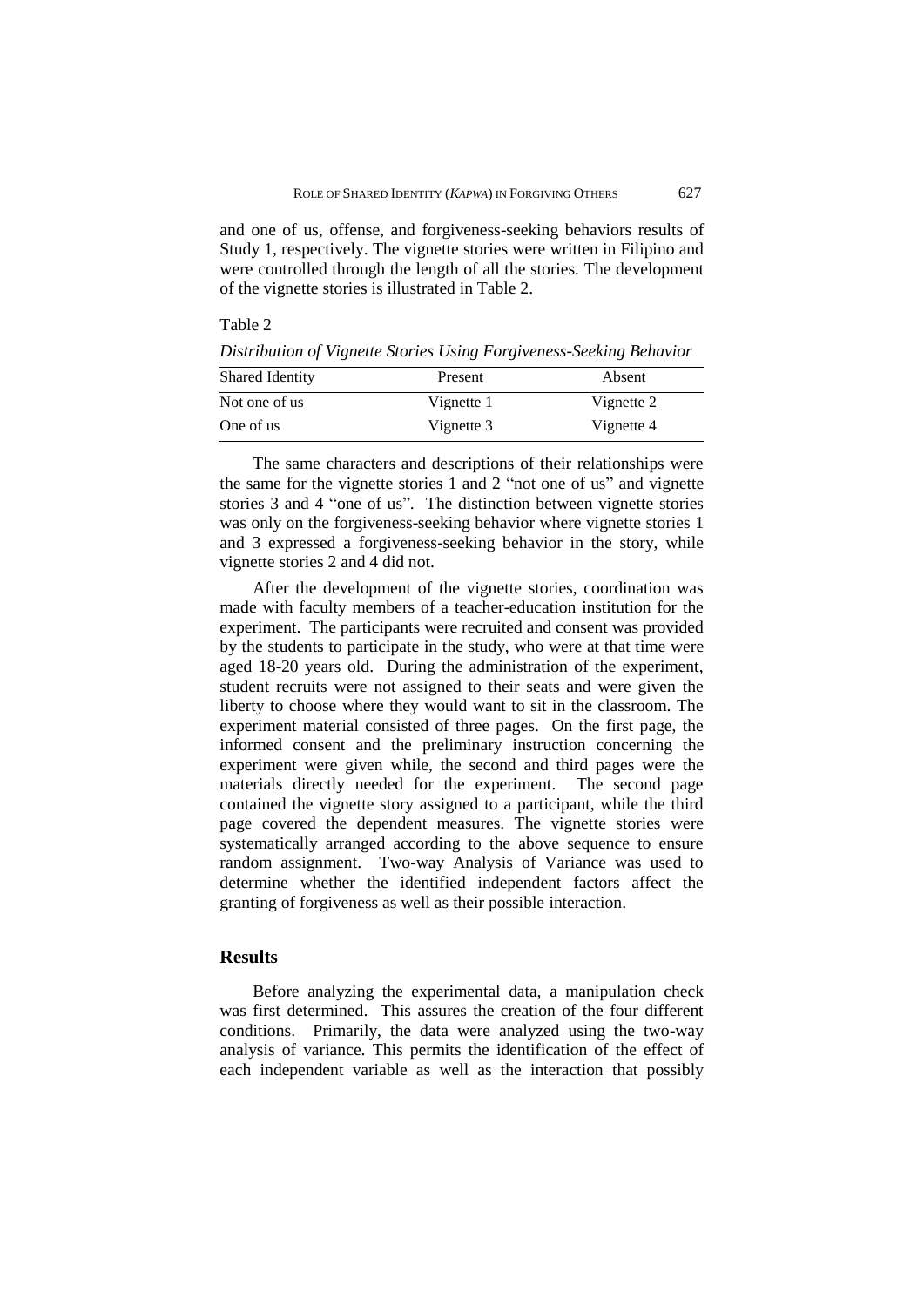exists between *kapwa* and the presence of forgiveness-seeking behavior.

Four different experimental conditions were formed to test the impact of *kapwa* and the presence of forgiveness seeking behaviors. For each variable, two subcategories were tested; for *kapwa*, it is *the hindi ibang-tao* and *ibang-tao;* and for forgiveness seeking behavior is the presence or absence of such action. In terms of the *kapwa* comparison, the experiment was able to establish two different conditions under this variable ( $t = 7.89$ ,  $df = 58$ ,  $p < .00$ ). This means that the participants were able to distinguish the kind of relationship as the *one of us* and *not one of us.* In terms of the forgiveness seeking behavior, the experiment established that participants were able to differentiate the vignettes in terms of stories that sought for forgiveness and those that did not ( $t = 7.00$ ,  $df = 58$ ,  $p < .05$ ).

Table 3 presents the descriptive statistics of the results of the measure in terms of the intention to forgive the transgressor based on the two variables of interest, *kapwa*, and forgiveness seeking behavior. Among the results, those who read the vignettes that involved the one of us expressed the highest intention to forgive the transgressor  $(M = 3.40, SD = 0.36)$ , especially with the story expressing a forgiveness-seeking behavior. In the context of forgiveness seeking behavior, those who have read the vignette story whose transgressor manifested forgiveness-seeking behavior expressed higher intention to forgive ( $M = 3.20$ ,  $SD = 0.42$ ) compared with those who have not expressed a forgiveness seeking behavior ( $M = 3.12$ ,  $SD = 0.43$ ).

To test the influence of *kapwa* and forgiveness seeking behavior on the intention to forgive a transgressor, a two-way analysis of variance was utilized. The results of such analysis are presented in the table given below.

### Table 3

|                 | Forgiveness-Seeking<br><b>Behavior Present</b> |      | Forgiveness-Seeking<br><b>Behavior Absent</b> |      | Total |      |
|-----------------|------------------------------------------------|------|-----------------------------------------------|------|-------|------|
| Shared Identity | M                                              | SD   | M                                             | SD   | M     | SD   |
| Not one of us   | 2.99                                           | 0.34 | 2.86                                          | 0.36 | 2.93  | 0.35 |
| One of us       | 3.43                                           | 0.38 | 3.36                                          | 0.36 | 3.40  | 0.36 |
| Total           | 3.20                                           | 0.42 | 3.12                                          | 0.43 | 3.16  | 0.42 |

*Descriptive Statistics of Intention to Forgiveness*

Notably, the absence of the influence of forgiveness seeking behavior  $F(1, 58) = 1.74$ ,  $p > .05$ ) and its interaction with the *kapwa* (shared identity);  $F(1, 58) = 0.004$ ,  $p > 0.05$ ) on the intention to forgive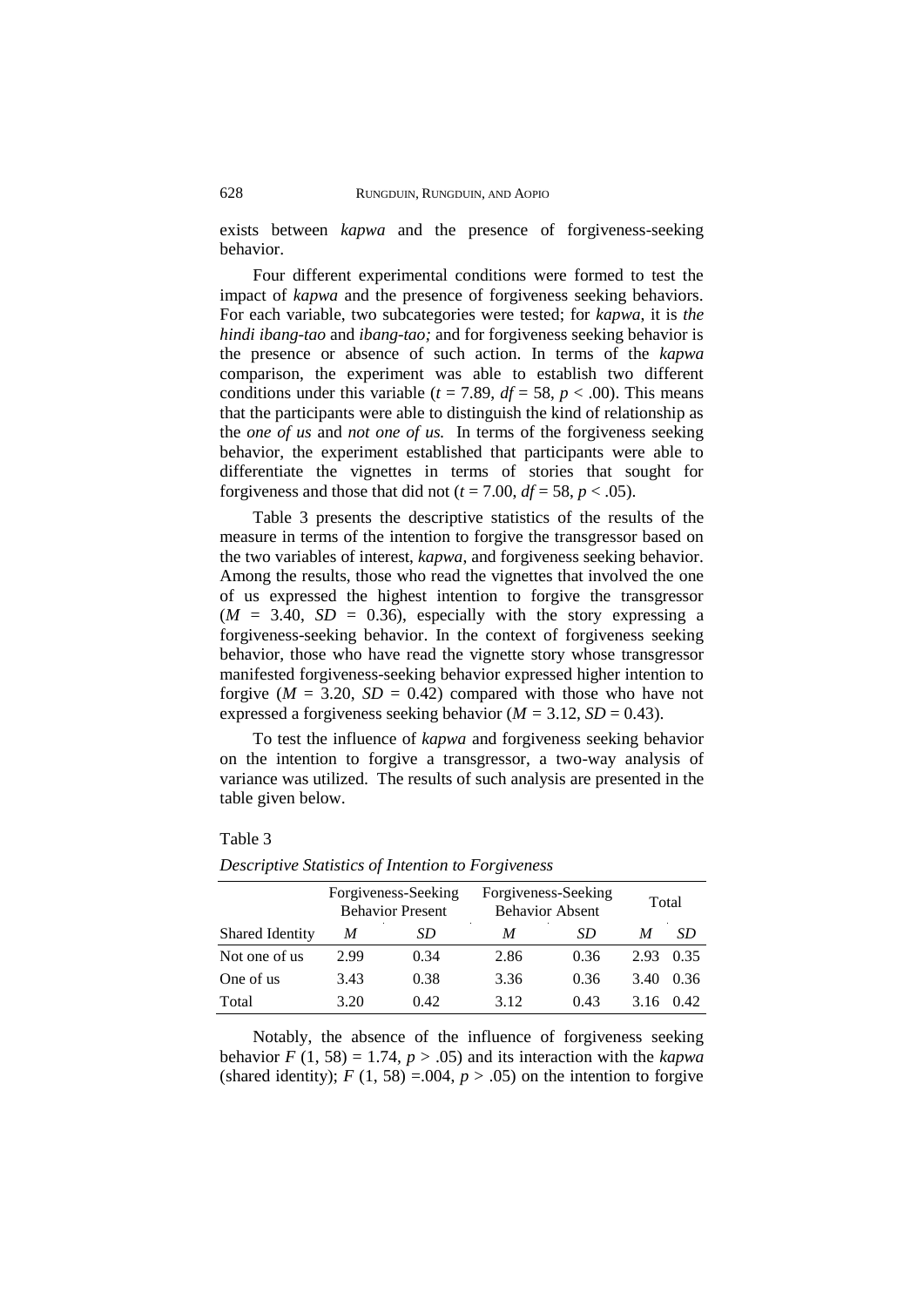the transgressor can be seen. The influence of *kapwa* has more become evident based on the results  $F(1, 58) = 30.014$ ,  $p < .00$ ). This indicates that the participants considered the degree of the relationship more critical in his/her decision to forgive others.

# **Discussion**

This study aimed to understand forgiveness behavior in the context of two specific mediating factors, that is, culture in the sphere of *kapwa* via its categories, not one of us, and the one of us and forgiveness-seeking behavior as one of the not so explored areas in the field of forgiveness studies. This study mainly tested three hypotheses: firstly, the intention to forgive a transgressor in influenced by the degree of relationship one has with the transgressor; secondly, the manifestation of forgiveness seeking behavior influences the intention to forgive; and thirdly, these two factors are significantly interacting with one another. This study supports only the first hypothesis, while the analysis of the results did not support the second and third hypotheses. Findings support the hypothesis that *kapwa,* through its categories *hindi ibang-tao*(HIT) and *ibang-tao* (IT), indicating the intention to forgive a transgressor, they highly consider the depth of their relationship with the transgressor. Primarily, the study proved that the type and quality of relationships people share are important in determining the extent of being forgiven. The results of this study indicate that people tend to classify others initially in their interaction as not one of us and one of us (Yacat & Clemente, 2009) and use them in forgiving and other behaviors related to forgiveness. Being family is integral in forgiving a person and people would most likely overlook the forgiveness-seeking behaviors of their family members. Mainly, it appears that people who have been categorized as HIT provided a higher propensity to forgive another person compared with a person who is categorized otherwise. This result is consistent with the assertion of Shin-hwan (2008) and Exline, Worthington, and McCullough (2003) describing people coming from a collectivistic culture as capable of forgiveness as they are driven by one's relationship with the transgression. This means that people who are high in emotional comfortability and who have developed a profound relationship with others may be forgiven more easily because of the nature of the relationship. The relationship takes the front seat before the transgression. Despite the absence of an action, the relationship facilitates the granting of forgiveness. This indicates that those who have been categorized as HIT may be forgiven even if they have not either admitted their transgression or has expressed the desire to be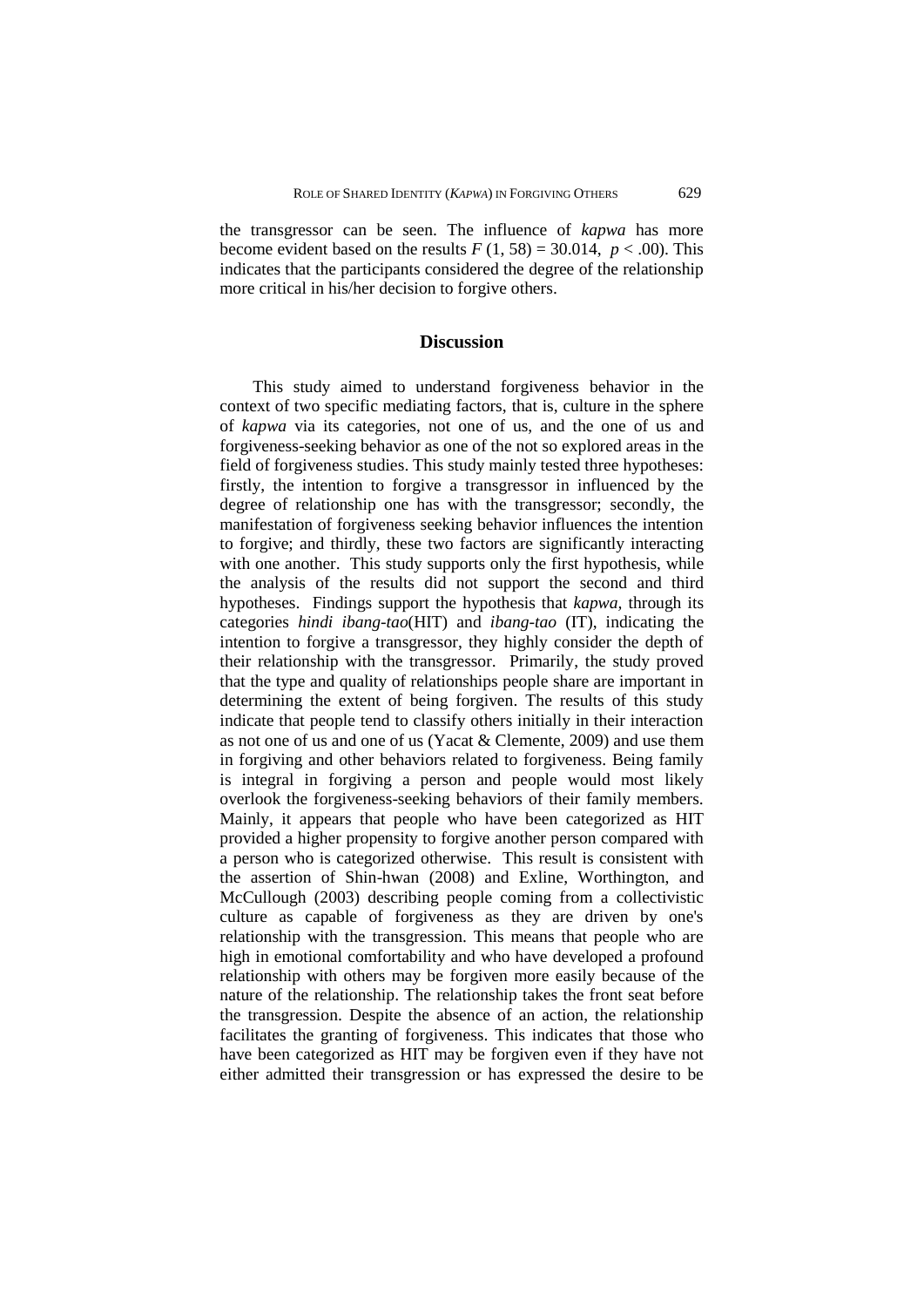forgiven. This could also be contextualized in instances where closer relationships are considered more important than the distal type of relationship, forgiveness is not given of heavier emphasis in the latter type. Instead, relinquishing a relationship may be a natural option for them. The HIT relationship, however, is following a different route, such that because the relationship is perceived to be long-term and emotional investment has been given, forgiving the person can be an approach to maintain and/or renew the relationship. This notion can be more salient if the relationship with the transgressor is considered permanent such as family relationships. Since the relationship with family members, especially with parents, is highly regarded in the Filipino culture, it is enough basis for one to change his/her perspective about the transgression and eventually decide to forgive. Aside from explaining this as the level of cultural values, this phenomenon can also be explained by the extent of empathy one feels towards people who are considered in-group, similar to the concept of HIT. People who are considered as part of the in-group may yield a higher level of empathic reaction compared with those who are considered an out-group, like IT. Furthermore, the result of this study is consistent with Fincham and May (2017), where they identified forgiveness as a facilitating agent in restoring closeness and commitment in a relationship (Kelley & Waldron, 2005).

In terms of forgiveness-seeking behavior, young adults shared that granting forgiveness is not also determined only by expressing a forgiveness-seeking behavior such as being sorry for what has been done. This indicates that describing what has been the action is perhaps as crucial to seeing an individual doing or saying it. For example, there are nuances in the act of saying sorry that may also be relevant in the evaluation of such actions. In the perspective of Kelley and Waldron (2005), the variance the apology is effective if how it is communicated by the transgressor is accounted. Highlighting the ability to adequately explain the situation and personal variable of the transgression can be distinguished as to whether the apology will carry weight in forgiving. Despite being sorry, it is also said that showing sincerity (Rungduin & Rungduin, 2011; Sidelinger, Frisby, & McMullen, 2009) in the expression of apologies strengthens the possibility that forgiveness would be granted. In terms of restoring relationships, expressions of forgiveness-seeking do not always lead to its restoring the relationship, and instead, in some instances, it leads to adverse outcomes (Kelley & Waldron, 2005; Struthers, Eaton, Santelli, Uchiyama, & Shirvani, 2008). To understand it, it can be assumed that forgiveness and forgiveness-seeking behavior may not always take the same route cognitively, emotionally, and behaviorally.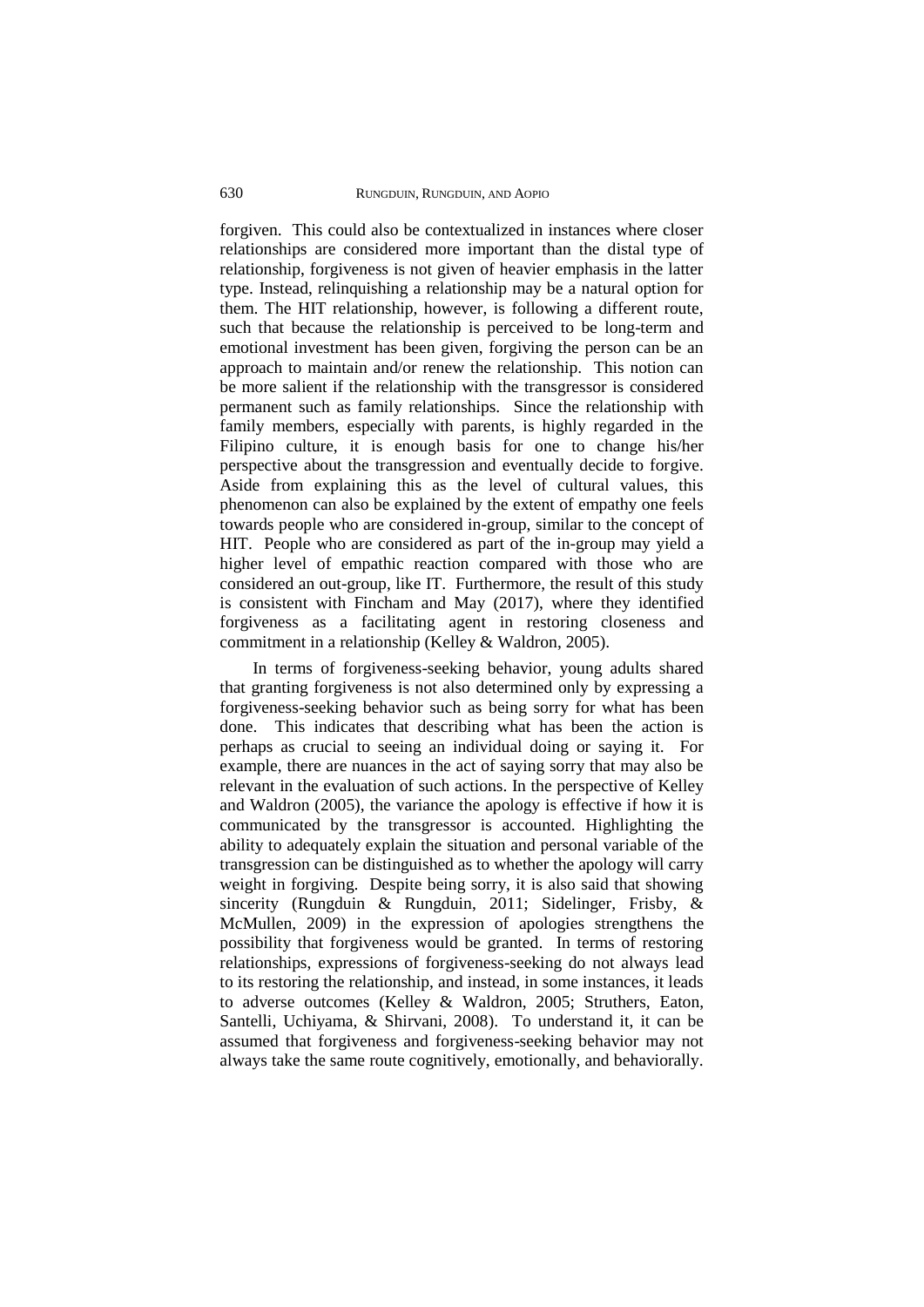While forgiveness is an outcome-oriented process, forgivenessseeking behavior is a route that leads to reach forgiveness. However, in the process of taking this route, actions may trigger specific memories in the offended individual that may prevent one from granting forgiveness (Cioni, 2006).

### **Limitations and Recommendations**

The present study certainly has limitations. First, the number of participants in the experiment is quite limited and, therefore, might have also provided a limited sample of responses with how Filipinos forgive. A larger sample of participants can broaden the perspective with how Filipinos regard relationship and forgiveness-seeking behavior while they consider forgiving transgressors. In addition getting an equal number of male and female respondents may provide the gender perspective in the kapwa and forgiveness-seeking behavior constructs. Secondly, while it is interesting to explore *kapwa* as a cultural construct through its *ibang-tao* and *hindi ibang-tao*, it may be more informative to explore relational forgiveness if *ibang-tao* (not one of us) separately from the *hindi ibang-tao*. Up to this day, it is not clear whether these categories exist in a single continuum, where *ibang-tao* is located at one end, and *hindi ibang-tao* is at another end, or that they have separate continuum for each other. Thus, this study only explored a single style of relationship for each category. For example, the one of us category is only represented by the family relationship. It might also be interesting to look at the variety of relationships within the one of us category and its possible relationship, whether causal or not, to the propensity to forgive the transgressor. Third, the study only focused on one type of forgivenessseeking behavior which is saying sorry. It might also be interesting to explore other forgiveness-seeking behavior that Filipinos exercise in order to attain forgiveness. Lastly, there has been a growing number of findings in terms of the reliable mediating power of religious affiliation in the process of forgiveness. The Philippines being a Christian country, can be a subject of study on forgiveness and determine whether Filipinos sense of religiosity elevates the motivation to forgive.

There are challenges in the study of *kapwa*/shared identity and the understanding of Filipino behavior in general. This research has two significant contributions to the existing knowledge about Filipino behaviors. First, *kapwa*, if to understand, is dynamic that examining it via its categories may not be enough. This requires the inclusion of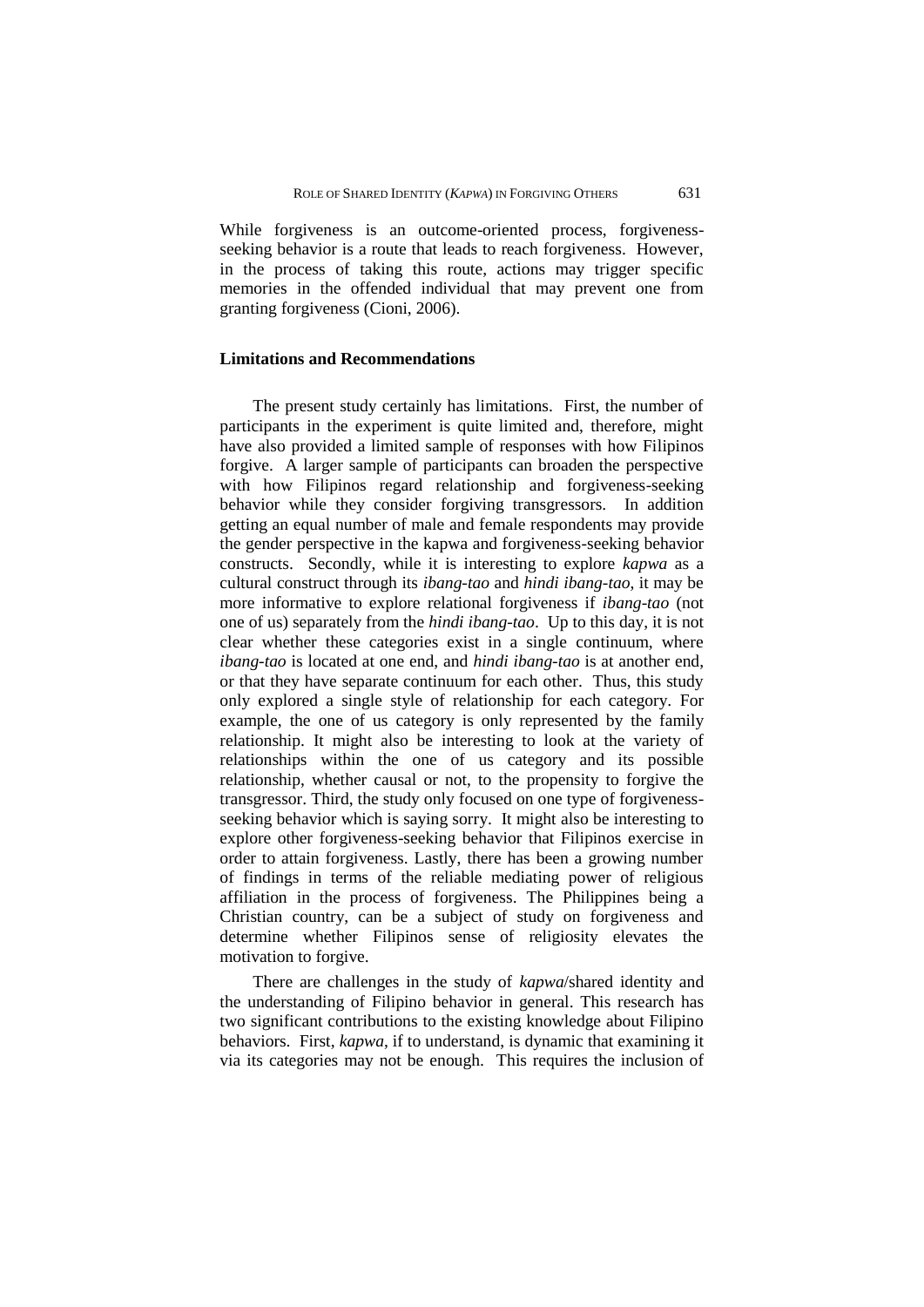many of its components, such as of values, and those probably have not yet been discovered about it. Second, the forgiveness behavior of Filipinos is as complex as *kapwa*. The decision to forgive may be considered multilayered that it has to be examined in both micro and macro levels of relationships and the different dynamics within a society. More importantly it is likewise worthy to explore the intrapersonal and interpersonal aspects and differences of forgiveness for example, self-forgiveness versus forgiving a significant others.

#### **References**

- Anderson, J. (2007). Forgiveness-a relational process: Research and reflections. *European Journal of Psychotherapy and Counselling, 9*(1), 63-76. doi[:10.1080/13642530601164380](https://doi.org/10.1080/13642530601164380)
- Brose, L. A., Rye, M. S., Lutz-Zois, C., & Ross, S. R. (2005). Forgiveness and personality traits. *Personality and Individual Differences, 39*, 35-46. doi:10.1016/j.paid.2004.11.001
- Carr, K., & Wang, T. R. (2012). Forgiveness isn't a simple process: It's a vast undertaking": Negotiating and communicating forgiveness in nonvoluntary family relationships. *Journal of Family Communication, 12* (1), 40-56. doi[:10.1080/15267431.2011.629970](https://doi.org/10.1080/15267431.2011.629970)
- Church, A. T., & Katigbak, M. S. (2005). Indigenization of psychology in the Philippines. *International Journal of Psychology, 40*(4), 209-288. doi[:10.](https://doi.org/10.1080/00207590143000315) [1080/00207590143000315](https://doi.org/10.1080/00207590143000315)
- Cioni, P. F. (2006). Forgiveness, cognitive restructuring, and object transformation. *Journal of Religion and Health, 46*(3), 385-397. doi:10.1 007/s10943-006-9093-y
- De Castro, F. R. (2008). *Effectiveness of a group forgiveness intervention on forgiveness and perceived stress of selected high school students* (Unpublished doctoral dissertation). University of Santo Tomas Graduate School, Manila, Philippines.
- Enriquez, V. G. (1978). Kapwa: A core concept of Filipino Social Psychology. *Philippine Social Sciences and Humanities Review, 42*, 100- 108. doi:10.2355/9789814379021-005.
- Enriquez, V. G. (1994). *Pagbabagong-dangal: Psychology and cultural empowerment.* Quezon City: Akademya ng Kultura at Sikolohiyang Pilipino.
- Exline, J. J., Worthington, E. L., & Mccullough, M. E. (2003). Forgiveness and justice: A research agenda. *Personality and Social Psychology Review, 7*(4), 337-348. doi:10.1207/S15327957PSPR0704\_06
- Fincham, F. D., & May, R. W. (2017). Prayer and forgiveness: Beyond relationship quality and extension to marriage. *Journal of Family Psychology, 31*(6), 734-741. doi:10.1037/fam0000331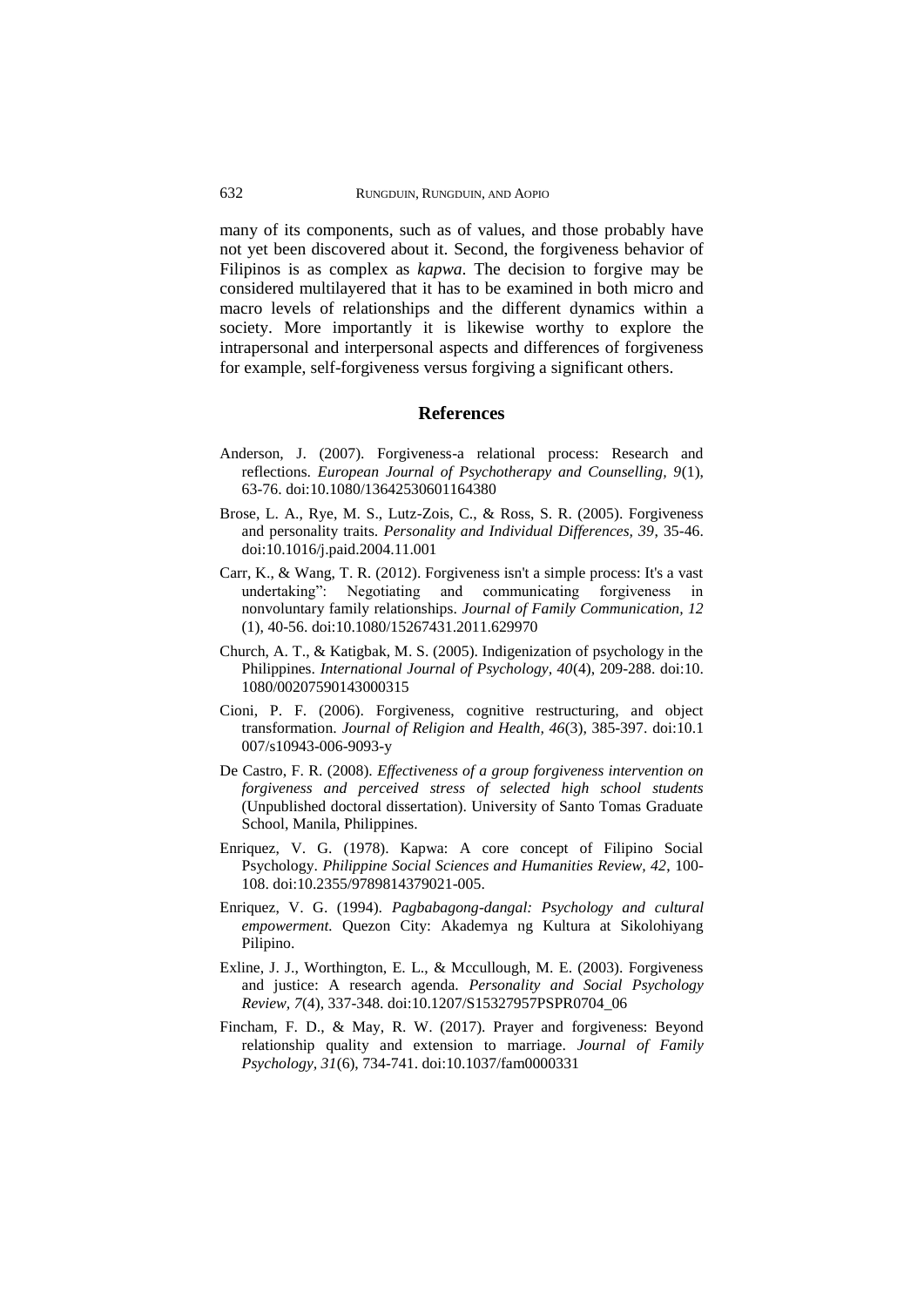- Fu, H., Watkins, D., & Hui, E. K. (2004). Personality correlates of the disposition towards interpersonal forgiveness: A Chinese perspective. *International Journal of Psychology, 39*(4), 305-316. doi:10.1080/00207 590344000402
- Heintzelman, A., Murdock, N. L., Krycak, R. C., & Seay, L. (2014). Recovery from infidelity: Differentiation of self, trauma, forgiveness, and posttraumatic growth among couples in continuing relationships. *Couple and Family Psychology: Research and Practice, 3*(1), 13-29. doi:10.10 37/cfp0000016
- Hill, E. W. (2001). Understanding forgiveness as discovery: Implications for marital and family therapy. *Contemporary Family Therapy, 23*(4), 369- 384. doi:10.1023/A:101307562
- Howell, A. J., Dopko, R. L., Turowski, J. B., & Buro, K. (2011). The disposition to apologize. *Personality and Individual Differences*, *51*(4) 509-514. doi:10.1016/j.paid.2011.05.009
- Hoyt, W. T., Fincham, F. D., McCullough, M. E., Maio, G., & Davila, J. (2005). Responses to interpersonal transgressions in families: Forgivingness, formidability, and relationship-specific effects. *Journal of Personality and Social Psychology, 89*(3), 375-394. doi:10.1037/0022- 3514.89.3.375
- Kelley, D. L., & Waldron, V. R. (2005). An investigation of forgiveness seeking-seeking communication and relational outcomes. *Communication Quarterly, 53*(3), 339-358. doi: 10.1080/01463370500101097.
- Lann, V. (2010). Transgressions, guilt, and forgiveness: A model of seeking. *Journal of Psychology, 38*(4), 246-254. doi:10.1177/009164711003800 402
- Lawler-Row, K., Scott, C., Raines, R. L., Edlis-Matityahou, M., & Moore, E. W. (2006). The varieties of forgiveness experience: Working toward a comprehensive definition of forgiveness. *Journal of Religion and Health, 46*(2), 233-248. doi:10.1007/s10943-006-9077-y
- Maltby, J., M., W. A., Liza, D., Kon, T. W., & Colley, A. L. (2008). Personality predictors of levels of forgiveness two and a half years after the transgression. *Journal of Research in Personality, 42*, 1088-1094. doi: 10.1016/j.jrp.2007.12.008
- Manalastas, E. J. (2009, August 13-15). *Acts of pakikipagkapwa: An actfrequency approach.* Paper presented at the 46th Annual Convention of the Psychological Association of the Philippines, Dumaguete City, Philippines.
- McCullough, M. E., & Witvliet, C. V. (2002). The psychology of forgiveness. In C. R. Snyder, & S. J. Lopez (Eds.) , *Handbook of Positive Psychology* (pp. 446-458) Oxford University Press.
- Montiel, C. J. (2002). Sociopolitical forgiveness. *Peace Review, 14*(3), 271- 277. doi:10.1080/1367886022000016811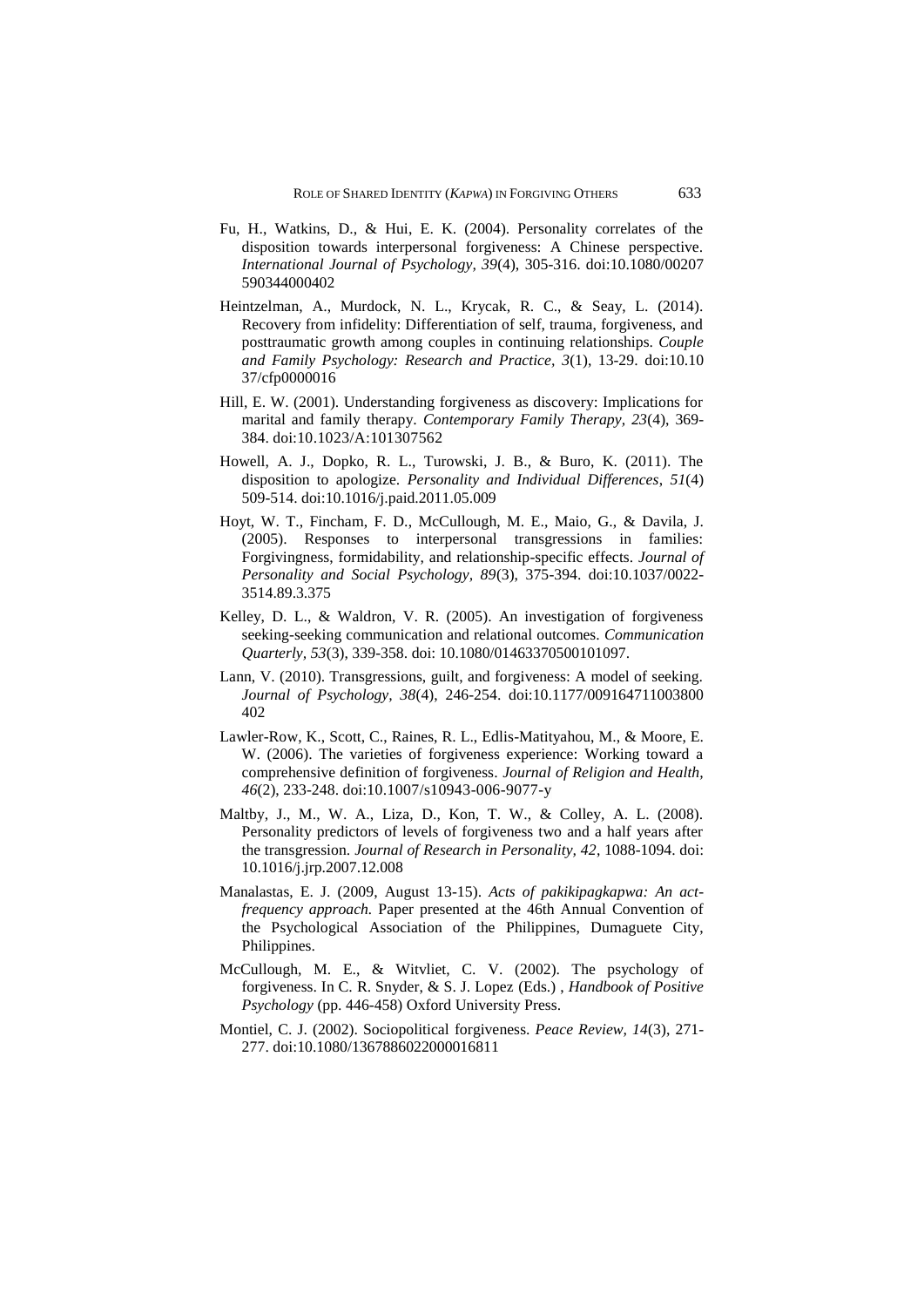- Paz, R., Neto, F., & Mullet, E. (2008). Forgiveness: A China–Western Europe comparison. *Journal of Psychology, 142*(2), 147-157. doi:10.320 0/JRLP.142.2.147-158.
- Pe-Pua, R., & Protacio-Marcelino, E. (2000). Sikolohiyang Pilipino (Filipino Psychology): A legacy of Virgilio G. Enriquez. *Asian Journal of Social Psychology*, *3*, 49-71. doi:10.1111/ 1467-839X.00054
- Philpot, C. R., & Hornsey, M. J. (2011). Memory for intergroup apologies and its relationship with forgiveness. *European Journal of Social Psychology, 40*(1), 96-106. doi:10.1002/ejsp.741
- Rungduin, D. C., & Rungduin, T. T. (2011, August). *Whom to forgive? Establishing the impact of relational criteria*. Paper presented at the 48th Annual Psychological Association of the Philippines Convention*.* Iloilo City, Philippines.
- Rungduin, T. T. (2011). *Paglalak baytungosapagpapatawad: Isangperspekti bongdebelopmental* (Unpublished Dissertation). University of the Philippines – Diliman, Quezon City, Philippines
- Rungduin, T. T., Acopio, J. R. B., & Rungduin, D. C. (2018). It matters what you say: Exploring forgiveness-seeking scripts in interpersonal transgressions. *Journal of Psychological and Educational Research*, *26* (2), 48-66. Retrieved from http://www. marianjournals.com/ files/JPER \_articles/JPER\_26\_2\_2018/Rungduin\_Acopio\_Rungduin\_JPER\_2018\_26  $2$   $48$   $66$   $pdf$
- Rungduin, D. C., Rungduin, T. T., & Acopio, J. R. B. (2019). What I know is enough: Exploring forgiveness and cognitive dynamics on the transgressor's traits in interpersonal transgression. *Journal of Psychological and Educational Research*, *27*(2), 24-50. Retrieved from http://www.marianjournals.com/files/JPER\_articles/JPER\_27\_2\_2019/Ru ngduin\_ Rungduin\_Acopio\_JPER\_\_2019\_27\_2\_24\_50.pdf
- Shin-hwan, P. (2008). Forgiveness in individualism and collectivism pan. *Theological Forum, 52*. Retrieved from http://www.dbpia.co.kr/view/ar\_ view.asp?arid=1624176
- Sidelinger, R. J., Frisby, B. N., & McMullen, A. L. (2009). The decision to forgive: Sex, gender, and the likelihood to forgive partner transgressions. *Communication Studies, 60*(2), 164-179. doi:10.1080/105109709028348 90
- Simon, J. D. (2009). *Understanding expression & experience of forgiveness among married couples: Basis for a forgiveness intervention program* (Unpublished Masteral Thesis). University of Santo Tomas Graduate School, Manila, Philippines.
- Struthers, C. W., Eaton, J., Santelli, A. G., Uchiyama, M., & Shirvani, N. (2008). The effects of attributions of intent and apology on forgiveness: When saying sorry may not help the story. *Journal of Experimental Social Psychology, 44*(4), 983-992. doi:10.1016/j.jesp. 2008.02.006